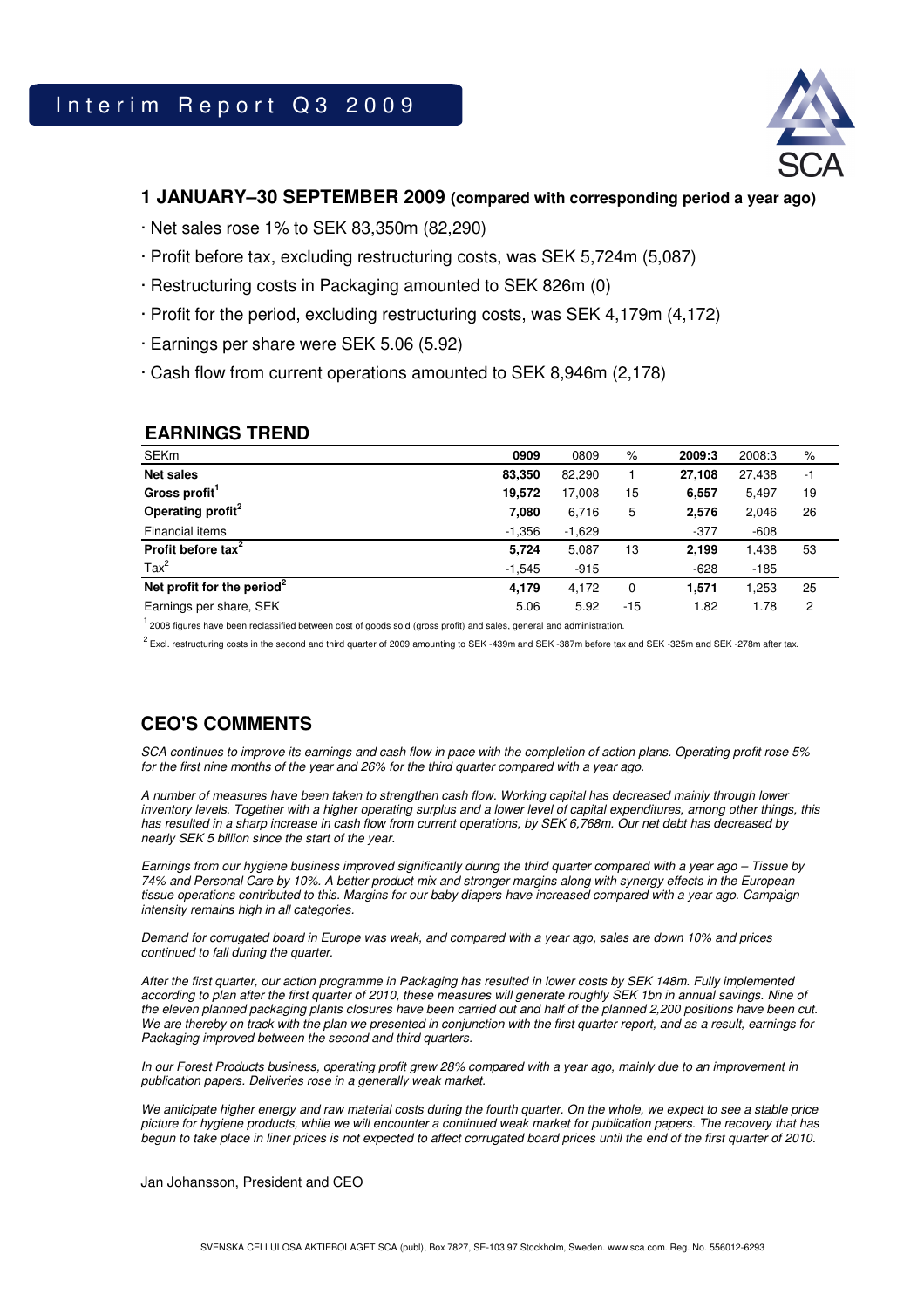



40%

## **EARNINGS TREND FOR THE GROUP**

| <b>SEKm</b>                                    | 0909      | 0809      | %  | 2009:3    | 2008:3    | %    |
|------------------------------------------------|-----------|-----------|----|-----------|-----------|------|
| <b>Net sales</b>                               | 83,350    | 82,290    |    | 27,108    | 27,438    | $-1$ |
| Cost of goods sold <sup>1</sup>                | $-63,778$ | $-65,282$ |    | $-20,551$ | $-21,941$ |      |
| <b>Gross profit</b>                            | 19,572    | 17.008    | 15 | 6,557     | 5,497     | 19   |
| Sales, general and administration <sup>1</sup> | $-12,492$ | $-10,292$ |    | $-3,981$  | $-3,451$  |      |
| Operating profit <sup>2</sup>                  | 7,080     | 6,716     | 5  | 2,576     | 2,046     | 26   |
| Financial items                                | $-1,356$  | $-1,629$  |    | $-377$    | $-608$    |      |
| Profit before tax <sup>2</sup>                 | 5.724     | 5,087     | 13 | 2.199     | 1,438     | 53   |
| $\text{Tax}^2$                                 | $-1,545$  | $-915$    |    | $-628$    | $-185$    |      |
| Net profit for the period <sup>2</sup>         | 4.179     | 4.172     | 0  | 1.571     | 1.253     | 25   |

 $12008$  figures have been reclassified between cost of goods sold and sales, general and administration.

<sup>2</sup> Excl. restructuring costs in the second and third quarter of 2009 amounting to SEK -439m and SEK -387m before tax and SEK -325m and SEK -278m after tax.

| Earnings per share, SEK - owners of the parent |        |        |       |        |        |                |
|------------------------------------------------|--------|--------|-------|--------|--------|----------------|
| - after dilution effects                       | 5.06   | 5.92   | $-15$ | 1.82   | 1.78   | $\overline{c}$ |
| Margins (%)                                    |        |        |       |        |        |                |
| Gross margin                                   | 23.5   | 20.7   |       | 24.2   | 20.0   |                |
| Operating margin <sup>1</sup>                  | 8.5    | 8.2    |       | 9.5    | 7.5    |                |
| Financial net margin                           | $-1.6$ | $-2.0$ |       | $-1.4$ | $-2.2$ |                |
| Profit margin <sup>1</sup>                     | 6.9    | 6.2    |       | 8.1    | 5.3    |                |
| Tax                                            | $-1.9$ | $-1.1$ |       | $-2.3$ | $-0.7$ |                |
| Net margin                                     | 5.0    | 5.1    |       | 5.8    | 4.6    |                |
|                                                |        |        |       |        |        |                |

<sup>1</sup> Excluding restructuring costs.

## **OPERATING PROFIT PER BUSINESS AREA**

| <b>SEKm</b>                            | 0909   | 0809   | %   | 2009:3 | 2008:3 | %     |
|----------------------------------------|--------|--------|-----|--------|--------|-------|
| Personal Care                          | 2,334  | 2,200  | 6   | 810    | 734    | 10    |
| Tissue                                 | 2,981  | 1.756  | 70  | 1,102  | 633    | 74    |
| Packaging                              | 264    | 1,384  | -81 | 172    | 319    | $-46$ |
| <b>Forest Products</b>                 | 1,842  | 1.689  | 9   | 617    | 481    | 28    |
| - Publication papers                   | 1,002  | 252    | 298 | 336    | 78     | 331   |
| - Pulp, timber and solid-wood products | 840    | 1.437  | -42 | 281    | 403    | $-30$ |
| Other                                  | $-341$ | $-313$ |     | $-125$ | $-121$ |       |
| Total <sup>1</sup>                     | 7.080  | 6.716  | 5   | 2.576  | 2.046  | 26    |

<sup>1</sup> Excluding restructuring costs.

## **OPERATING CASH FLOW PER BUSINESS AREA**

| <b>SEKm</b>            | 0909   | 0809   | %   | 2009:3 | 2008:3 | %   |
|------------------------|--------|--------|-----|--------|--------|-----|
| Personal Care          | 3,352  | 1.740  | 93  | .465   | 762    | 92  |
| Tissue                 | 4,723  | .656   | 185 | 2.321  | 1.071  | 117 |
| Packaging              | 413    | 933    | -56 | 313    | 462    | -32 |
| <b>Forest Products</b> | 2,444  | 997    | 145 | .044   | 311    | 236 |
| Other                  | $-237$ | $-199$ |     | $-310$ | $-130$ |     |
| <b>Total</b>           | 10,695 | 5,127  | 109 | 4,833  | 2,476  | 95  |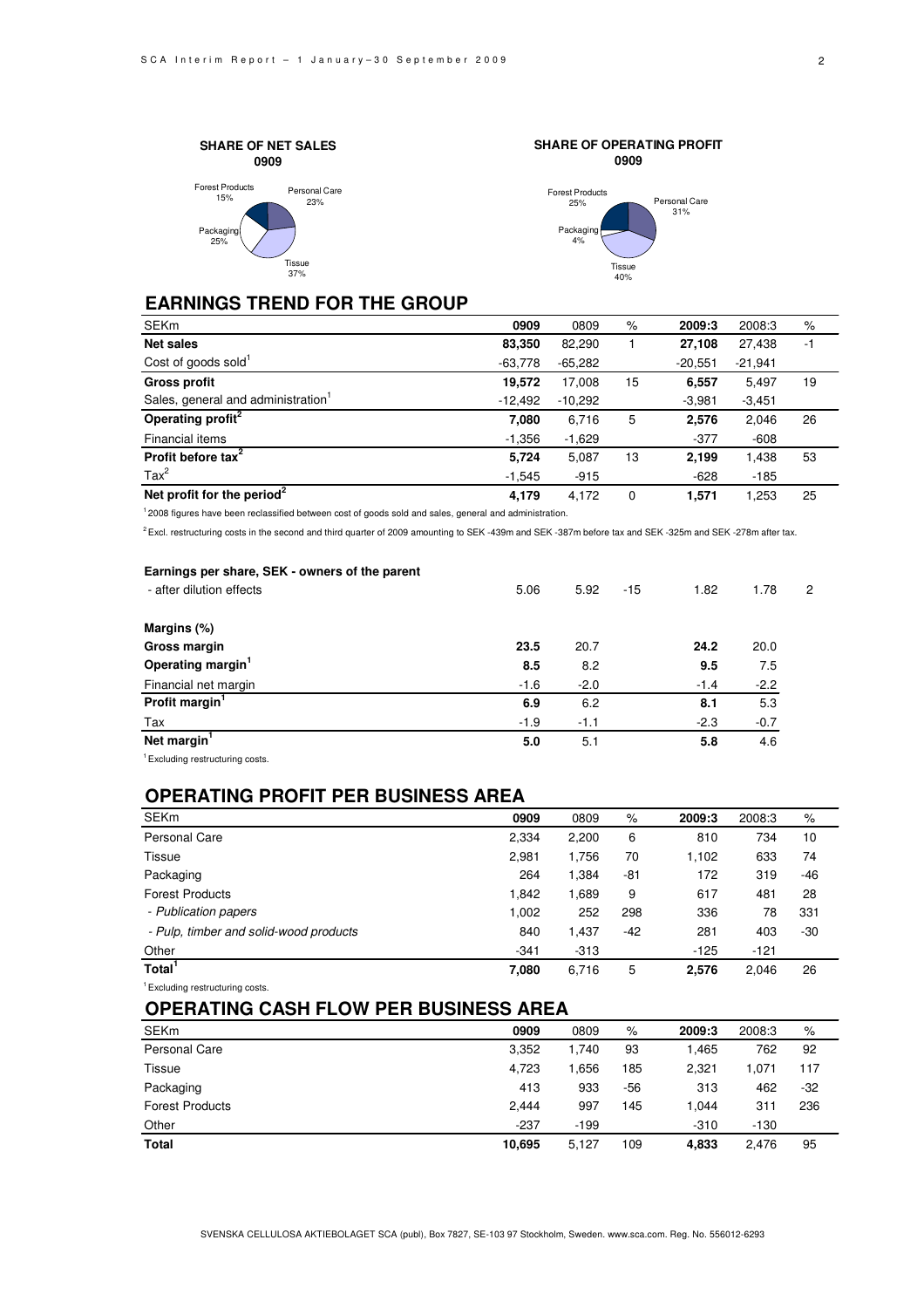# **GROUP**

### **MARKET/EXTERNAL ENVIRONMENT**

The hygiene segments are showing considerable resilience against the recession, and volumes are stable. In Europe, campaign intensity remains high, and new products are being introduced – not least in the growing economy segments. Only certain segments are seeing lower demand, such the industrial and travel segments for the away-fromhome (AFH) tissue segment.

Demand for liner products is weak, but producer inventories in Europe have been reduced in the wake of substantial production cuts and plant closures. At the same time, new capacity has been started or is set to be started in the near future, which is why supply and demand could come into imbalance once again. Prices of liner products were raised in September and October.

European demand for corrugated board is still weak, and through August deliveries were down 9% compared with a year ago. The price drop during the year to date is 8%. Prices for liner and corrugated board are following each other, but with several months' delay, which means that price increases for corrugated board will probably not take hold until the end of the first quarter of 2010.

The weak demand for publication papers in Europe remains. As of September, deliveries of LWC and SC paper were 24% and 9% lower, respectively, than a year ago, while deliveries of newsprint were down 12%.

Consumption of solid-wood products is low, above all due to the low level of new construction in Western Europe. From the peak year in 2007, sawmill production has fallen by approximately 30% through temporary production cuts and some closures. Consequently, the market has been under-supplied, with rising prices as a result.

### **SALES AND EARNINGS**

Net sales increased by 1%, or SEK 1,060m, compared with a year ago, to SEK 83,350m (82,290). Price changes had a negative impact on sales, by 1%. The total change in volume was negative and reduced sales by 9%, of which the effect of the divestment of the packaging operations in the UK and Ireland was 3%. Exchange rate movements had a favourable effect on net sales, by 11%.

Operating profit, excluding restructuring costs, increased by SEK 364m to SEK 7,080m (6,716). Lower costs for raw materials and energy increased earnings, while lower volumes and higher other manufacturing costs reduced earnings. Costs for sales and administration rose mainly due to exchange rate movements, totalling SEK 1,000m, and to an increase in marketing activities. Total exchange rate movements had a favourable impact on operating profit, by 8%. Financial items amounted to SEK -1,356m (-1,629).

Profit before tax, excluding restructuring costs, increased by 13% to SEK 5,724m (5,087). Exchange rate movements had a favourable impact on pre-tax profit, by 4%. The tax expense excluding restructuring costs was SEK -1,537m (-915).

Profit for the period, excluding restructuring costs, was SEK 4,179m (4,172), and earnings per share were SEK 5.06 (5.92).

### **Third quarter 2009 compared with third quarter 2008**

Net sales decreased by 1% to SEK 27,108m (27,438). Lower prices, particularly for Packaging, reduced sales by 2%. Lower volumes and divested operations reduced sales by 3% and 2%, respectively. Exchange rate movements had favourable impact on sales, by 6%.

Operating profit excluding restructuring costs rose 26%. Lower raw material and energy costs had a favourable impact on earnings, while lower prices and volumes hurt earnings. Exchange rate movements had a favourable impact on operating profit, by 7%.

Profit before tax, excluding restructuring costs, improved by 53% to SEK 2,199m (1,438). Exchange rate movements had a favourable impact on pre-tax profit, by 11%.

SVENSKA CELLULOSA AKTIEBOLAGET SCA (publ), Box 7827, SE-103 97 Stockholm, Sweden. www.sca.com. Reg. No. 556012-6293





**Profit before tax**



Excluding items affecting comparability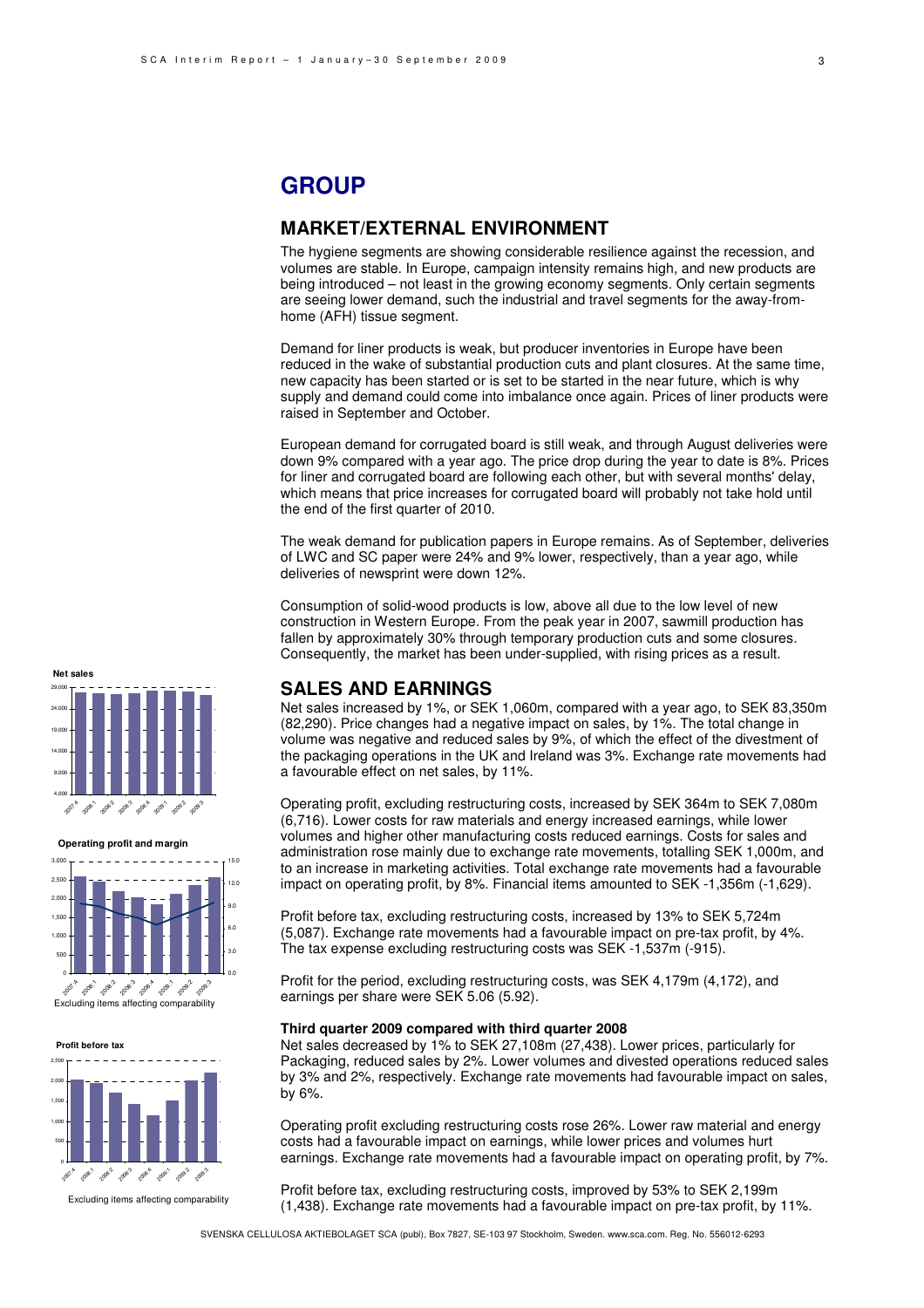#### **Cashflow from current operations**



## **CASH FLOW AND FINANCING**

Operating cash surplus increased by SEK 1,089m compared with a year ago, to SEK 11,516m (10,427). Working capital decreased during the period, mainly due to lower inventory levels, and the cash flow effect was SEK 2,199m (-1,478). Working capital in relation to net sales decreased to 8% (12%). Current capital expenditures were lower than a year ago and amounted to SEK -2,363m (-3,363), corresponding to 3% of net sales. Operating cash flow improved by SEK 5,568m to SEK 10,695m (5,127).

Financial items decreased to SEK -1,356m (-1,629). Lower interest rates had a favourable effect, while the effect of a higher level of net debt and exchange rate movements was negative. Tax payments were lower than a year ago and totalled SEK -412m (-1,332). Cash flow from current operations improved by SEK 6,768m to SEK 8,946m (2,178).

Strategic investments, acquisitions and divestments amounted to SEK -2,250m (-2,657). The dividend paid to the shareholders and minority holders amounted to SEK -2,499m (-3,127). Net cash flow was SEK 4,197m (-3,578), an improvement of SEK 7,775m.

Net debt decreased by SEK 4,967m and amounted to SEK -42,035m at the end of the period, compared with SEK -47,002m at the start of the year. Net cash flow reduced net debt by SEK 4,197m, while the remeasurement of pension assets, pension liabilities and financial instruments to fair value increased net debt by SEK 903m. Exchange rate movements caused by the strengthening of the Swedish krona decreased net debt by SEK 1,673m. The debt/equity ratio improved to 0.64 (0.70 at the start of the year).

As per 30 September 2009, SCA had outstanding commercial paper worth SEK 12,979m maturing in 12 months. On this same date, unutilised long-term credit facilities amounted to SEK 30,617m. Cash and cash equivalents amounted to SEK 5,096m.

### **EQUITY**

Consolidated equity decreased during the period by SEK 1,444m to SEK 65,808m. Net profit for the period increased equity by SEK 3,576m, and the shareholder dividend decreased equity by SEK 2,499m. Equity decreased through remeasurement of the net pension liability to fair value, by SEK 801m after tax. The remeasurement of financial instruments to fair value increased equity by SEK 394m after tax. Exchange rate movements including hedges of net foreign assets, etc., lowered equity by SEK 2,114m.

### **TAX**

A tax expense of 27% is reported for the period, which is also the estimated tax rate for 2009.

### **OTHER EVENTS**

### **Previous quarters**

As announced in connection with the first quarter interim report, in April SCA launched a restructuring programme in the European packaging operations in order to adjust the operations' capacity and costs. The closure of the New Hythe testliner mill, with a capacity of 260,000 tonnes, was brought forward to May 2009. In addition, it was announced that 11 corrugated board plants in Europe will be closed. As a result of a general review of employee numbers at SCA's plants, approximately 2,200 positions will be cut, corresponding to a 14% workforce reduction in the packaging operations. These measures are being implemented gradually in 2009. The total cost will be SEK 1,700m, of which SEK 640m pertains to write-downs and SEK 1,060m cash expenditures. The programme will result in annual savings of SEK 1,070m, as per the second quarter of 2010.

In the European tissue operations, SCA decided in March to close the paper mill in Pratovecchio, Italy. The mill has a capacity of 22,000 tonnes. As previously announced, SCA will also restructure operations at its mill in Orléans, France. A total of 172 positions will be affected at the two plants.

SVENSKA CELLULOSA AKTIEBOLAGET SCA (publ), Box 7827, SE-103 97 Stockholm, Sweden. www.sca.com. Reg. No. 556012-6293 SCA decided to invest SEK 635m in the liner plant in Aschaffenburg, Germany. The underlying reasons for the investment are new, more stringent emission standards and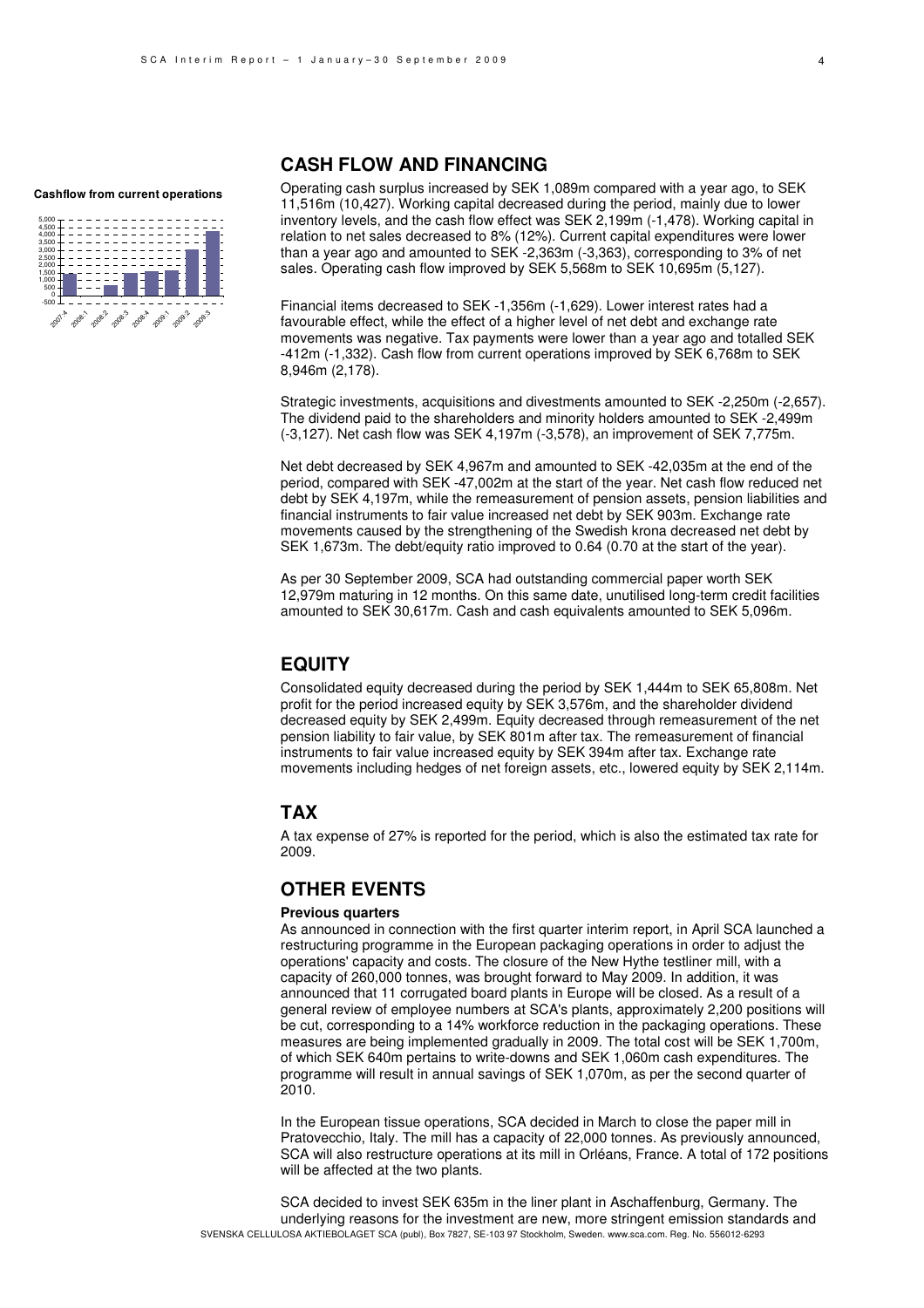the opportunity to secure the plant's energy supply at a considerably lower cost than currently. The investment, with a repayment period of three years, will give the plant an optimal balance between electricity and steam generation with a high level of energy efficiency, which will generate a positive annual effect on profit of approximately SEK 100m. The investment is expected to be fully carried out by 2011.

As a result of restructuring within the Group, the parent company's unrestricted equity has increased by approximately SEK 30,000m, which represents the value of shares received in a subsidiary. See also the parent company balance sheet, page 17.

### **Third quarter**

In September SCA was included on the Dow Jones Sustainability Index – both the Dow Jones STOXX Sustainability Index and the Dow Jones Sustainability WORLD Index, two of the world's most prestigious sustainability indexes. SCA received particularly high marks for Brand Management, Environmental Management Systems and Human Capital Development.

### **EVENTS AFTER THE END OF THE QUARTER**

#### **Acquisitions and divestments**

SCA's half-owned company in Colombia, Productos Familia S.A., has acquired Algodonera Aconcagua. The purchase price is approximately SEK 165m on a debt-free basis. The business is focused on feminine care products, an area in which Algodonera Aconcagua currently holds a market share in Argentina of approximately 20%, which puts the company in the number three position in the country. The three largest companies in the market account for roughly 80% of sales. Algodonera Aconcagua also has a small market share in baby diapers and incontinence care, which offers potential for future expansion in these segments.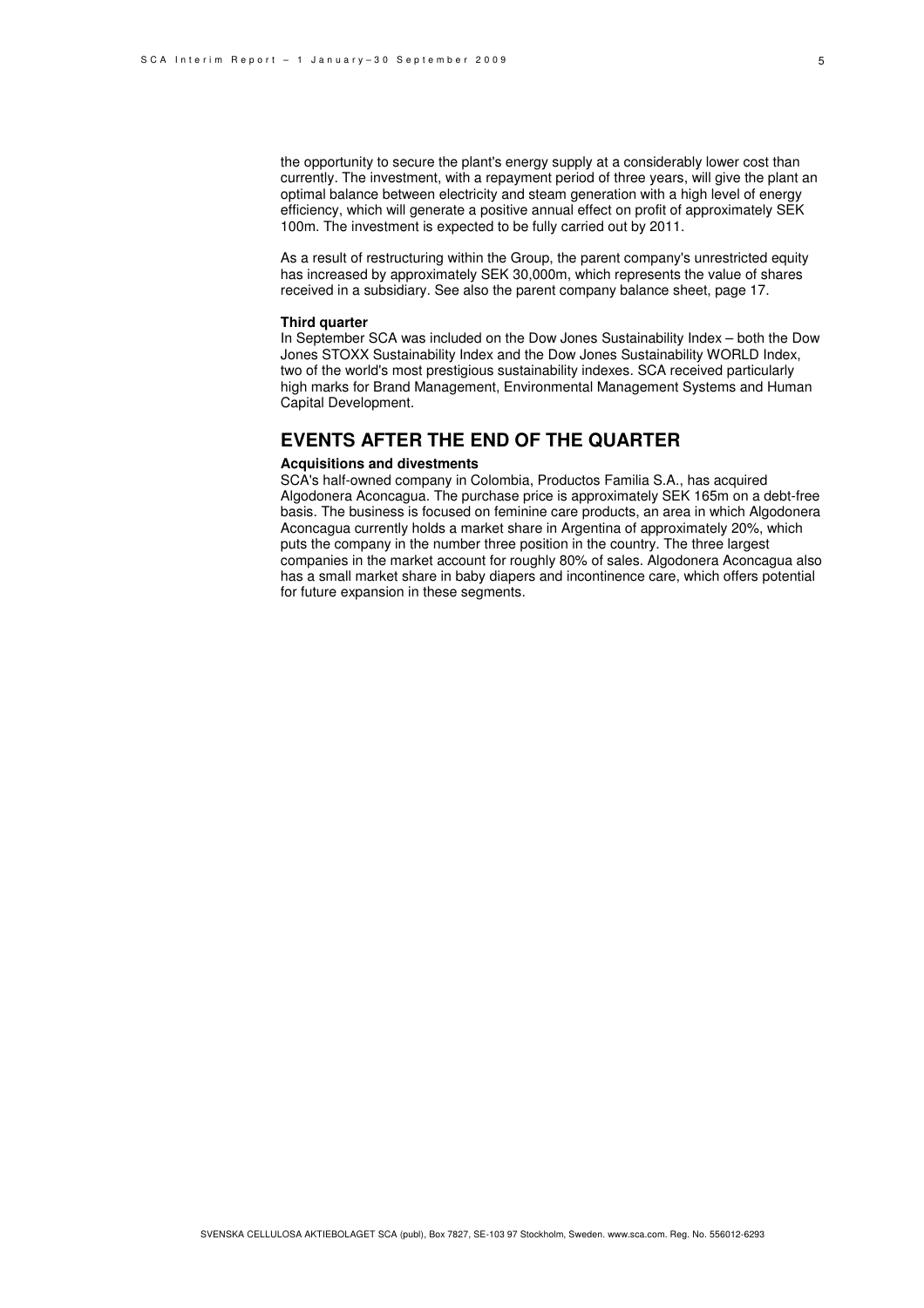

# **PERSONAL CARE**

| <b>SEKm</b>         | 0909   | 0809   | %  | 2009:3 | 2008:3 | %  |
|---------------------|--------|--------|----|--------|--------|----|
| Net sales           | 19.323 | 17.042 | 13 | 6.197  | 5.807  |    |
| Operating surplus   | 3.200  | 2.938  | 9  | 1.099  | 965    | 14 |
| Operating profit    | 2.334  | 2.200  | 6  | 810    | 734    | 10 |
| Operating margin, % | 12.1   | 12.9   |    | 13.1   | 12.6   |    |
| Operating cashflow  | 3.352  | 1.740  |    | 1,465  | 762    |    |

SCA is the European market leader in incontinence care products, Tena, for home and institutional care as well as in the retail sector.

**Share of Group, operating profit 0909**







### **Deviations, operating profit (%)**

| 0909 vs. 0809 | հ   |
|---------------|-----|
| Price/mix     | 19  |
| Volume        |     |
| Raw material  | 3   |
| Energy        | - 1 |
| Currency      | 11  |
| Other         | -27 |

SCA continues to strengthen its leading market position in baby diapers with the Libero (Nordic market), Drypers (Southeast Asia) and Pequeñin (Colombia and Chile) brands. In the Nordic countries, demand for SCA's feminine care products, under the Libresse brand, is rising due to innovative marketing campaigns, among other things. In Mexico, SCA's Saba brand is growing considerably faster than the market, and SCA's market leadership has strengthened. SCA is the market leader in feminine care products in Australia (Libra) and Colombia (Nosotras).

**January–September 2009 compared with corresponding period a year ago**  Net sales rose 13% to SEK 19,323m (17,042). An improved product mix and higher prices accounted for 3% of the sales increase, and volumes were stable. Exchange rate movements had a favourable impact on net sales, by 10%. Sales rose 18% in emerging markets.

Operating profit was 6% higher than a year ago and amounted to SEK 2,334m (2,200). Earnings improved as a result of an improved product mix and higher prices – mainly for baby diapers. Manufacturing and marketing costs, which among other items are included in the item Other in the deviation analysis, increased during the period, especially in Eastern Europe and Russia. Exchange rate movements affected operating profit favourably, by 11%.

Operating cash surplus increased to SEK 3,249m (2,946), while operating cash flow increased to SEK 3,352m (1,740). The higher operating cash surplus, together with a decrease in working capital and a slightly lower level of current capital expenditures, contributed to the improvement.

### **Third quarter 2009 compared with third quarter 2008**

Net sales rose 7% to SEK 6,197m (5,807). Sales rose 2% as a result of an improved product mix and higher prices. Lower volumes reduced sales by 1%, and exchange rate movements affected net sales favourably, by 6%.

The sales increase for Tena-brand incontinence care products was 8%. Sales to the healthcare sector grew 8%, and sales to the retail sector showed continued growth. Growth in Latin American markets was favourable.

The sales increase for baby diapers was 3%. The sales trend in emerging markets such as Malaysia and Russia remained very favourable, with double-digit growth. Competition in the European market intensified, resulting in lower volumes for products sold under retailers' private labels. A changed product mix, due to the generation shift toward new products in Europe, had a favourable impact.

Sales of feminine care products rose 12%. Growth was good in the major markets in Western Europe, and in Russia and Mexico.

Operating profit rose 10%. An improved product mix and higher prices, together with lower raw material costs, contributed to the earnings improvement. Costs for campaign activities and marketing increased. Exchange rate movements increased profit by 6%.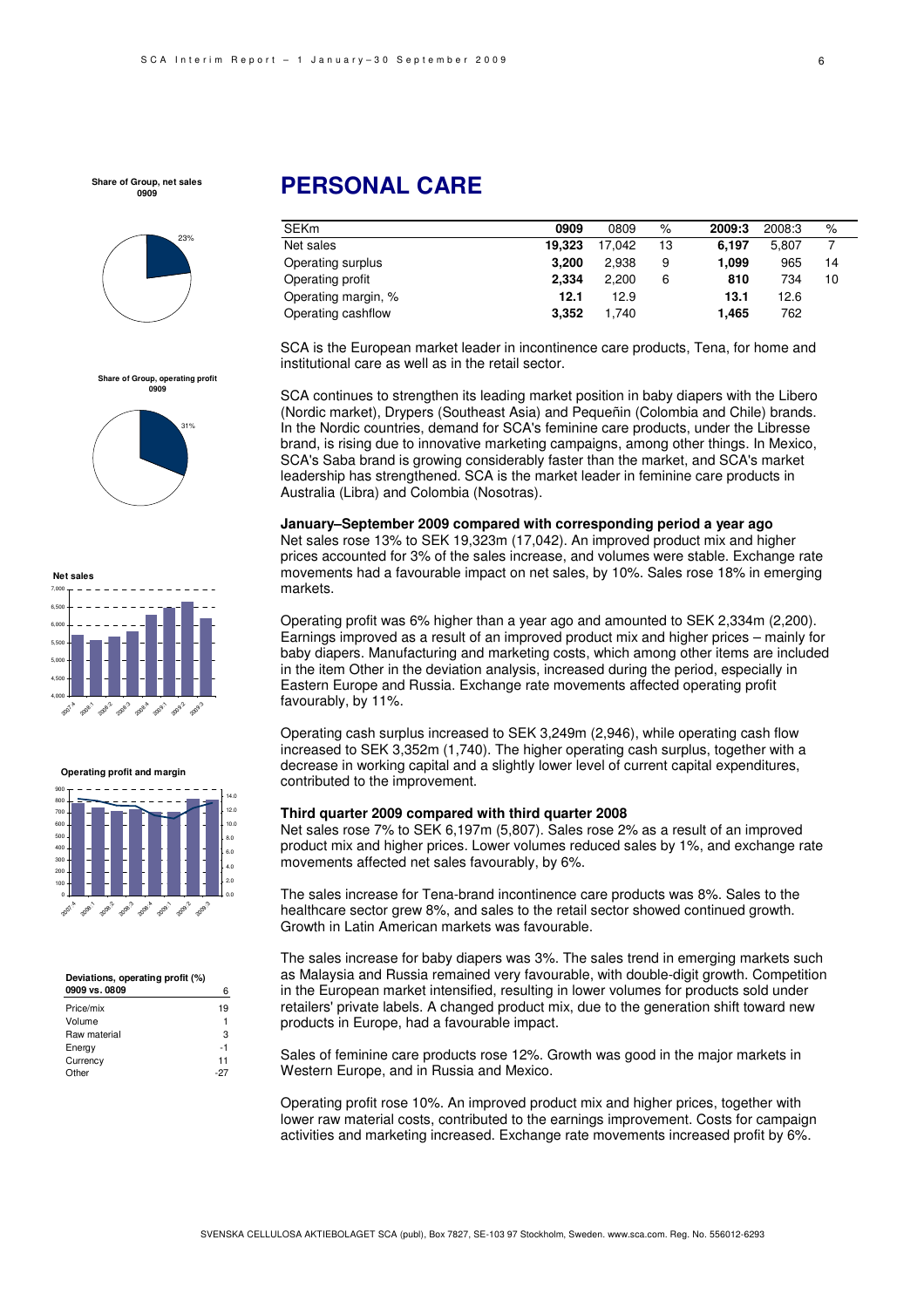

**Share of Group, operating profit 0909**







### **Deviations, operating profit (%) 0909 vs. 0809** 70 Price/mix 46 Volume -3

| Raw material | 66    |
|--------------|-------|
| Energy       |       |
| Currency     | 13    |
| Other        | $-53$ |

# **TISSUE**

| <b>SEKm</b>         | 0909   | 0809   | %  | 2009:3 | 2008:3 | %  |
|---------------------|--------|--------|----|--------|--------|----|
| Net sales           | 31.087 | 28.124 | 11 | 10.147 | 9.642  | 5  |
| Operating surplus   | 4.842  | 3.337  | 45 | 1.689  | 1.176  | 44 |
| Operating profit    | 2.981  | 1.756  | 70 | 1.102  | 633    | 74 |
| Operating margin, % | 9.6    | 6.2    |    | 10.9   | 6.6    |    |
| Operating cashflow  | 4.723  | 1.656  |    | 2.321  | 1.071  |    |

SCA is continuing the implementation of its new brand platform in Europe in the aim of reducing the number of brands and using specific brands for personal care products and products for use in the home and households, respectively. As part of this work, SCA has launched new products under the Tempo (toilet paper) and Plenty (kitchen rolls) brands, among others. To meet the focus on private labels in the retail sector, SCA is promoting its brands through greater campaign activity. In Mexico, the consumer tissue market continues to grow, and SCA has a stable number two position. In Australia, SCA has strengthened its leading position against fierce competition. SCA is also the market leader in New Zealand.

In the AFH segment, sales in Europe to SCA's strategic customers have risen and prices are stable, despite a generally weaker market. The decline in the industrial segment has been partly compensated by greater demand for hand hygiene products stemming from greater concerns about the so-called swine flu. In the USA, SCA's deliveries fell in pace with the market decline, by 8%. Through the launch of Tork in the USA, the share of products with higher value has increased to 25%, compared with 19% a year ago.

### **January–September 2009 compared with corresponding period a year ago**

Net sales rose 11% to SEK 31,087m (28,124). Sales increased by 3% as a result of higher prices, while lower volumes reduced sales by 3%. Exchange rate movements had a favourable impact on net sales, by 11%. Sales in emerging markets increased by 11%.

Operating profit improved by SEK 1,225m, or 70%, to SEK 2,981m (1,756). Higher prices, an improved product mix, lower raw material costs and synergy effects boosted earnings. Marketing costs, which among other items are included in the item Other in the deviation analysis, rose during the period due to implementation of the new brand platform in Europe. The North American tissue operations showed strong improvement in profitability. Exchange rate movements had a favourable impact on profit, by 13%.

Operating cash surplus increased to SEK 4,840m (3,218), and operating cash flow increased to SEK 4,723m (1,656). The higher operating cash surplus was strengthened by a lower level of working capital and a slightly lower level of current capital expenditures.

### **Third quarter 2009 compared with third quarter 2008**

Net sales rose 5% to SEK 10,147m (9,642). Higher prices increased sales by 1%, while lower volumes had a negative impact, by 3%. Exchange rate movements had a favourable impact on net sales, by 7%.

For consumer tissue, sales rose 4%, mainly as a result of higher prices and exchange rate movements, while volumes decreased by 1%. Growth continued in Latin America.

For AFH tissue, sales rose 8%, mainly due to exchange rate movements and slightly higher prices, while volumes decreased by 2%.

Operating profit improved by SEK 469m, or 74%, to SEK 1,102m (633). Lower raw material and energy costs, together with higher prices, a better product mix and synergy effects, contributed to the improvement. Marketing costs rose due to implementation of the new brand platform in Europe. Exchange rate movements had a favourable impact on operating profit, by 8%.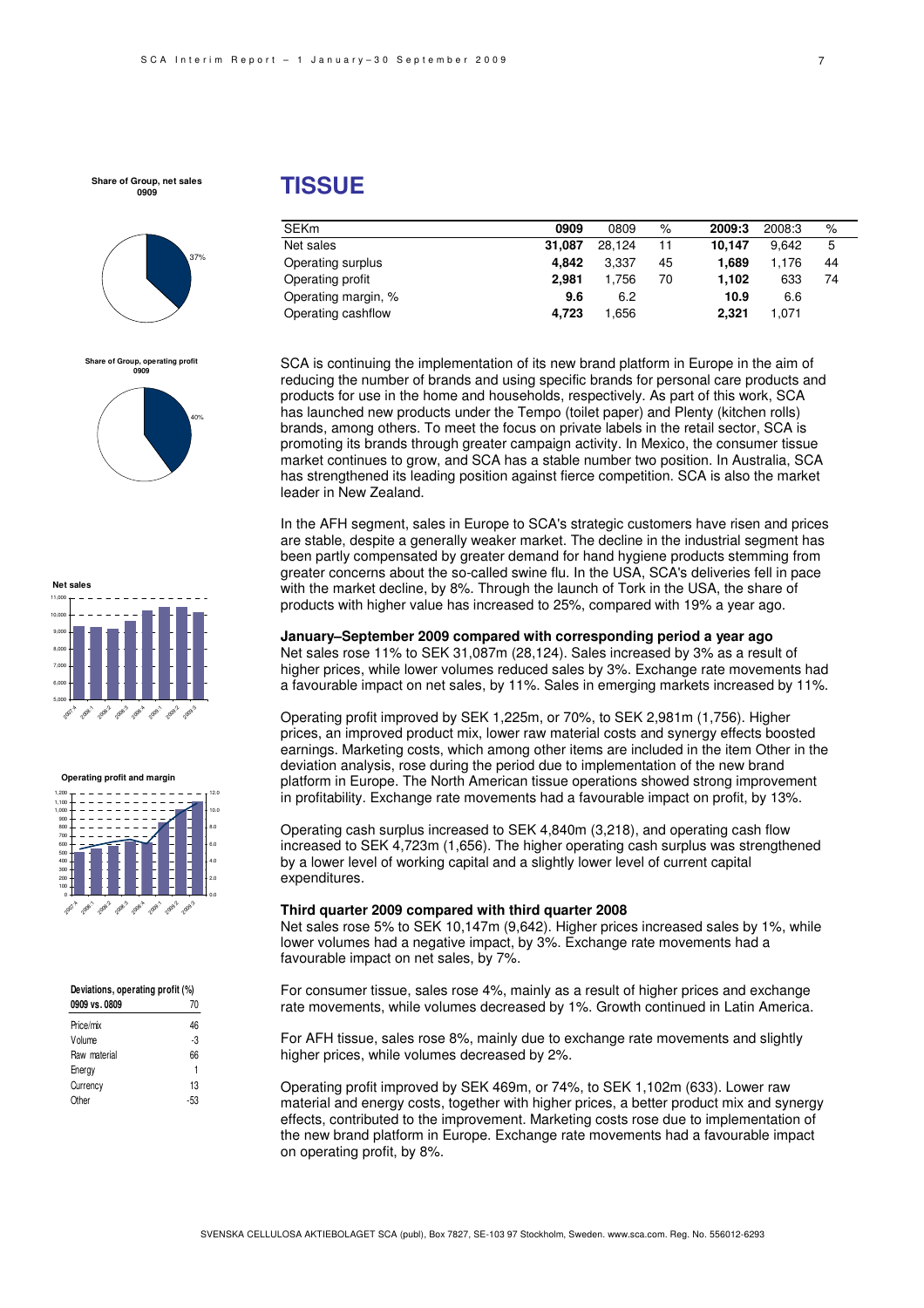

**Share of Group, operating profit 0909**



**Net sales** 6,000 6,500 7,000 7,500 8,000 8,500 9,000 2007<sup>:4</sup>  $28^8$ 2009 2009 200<sup>0.4</sup> 2002 2002 2093





**Deviations, operating profit (%)** 

| 0909 vs. 0809 | -81   |
|---------------|-------|
| Price/mix     | -138  |
| Volume        | -53   |
| Raw material  | 112   |
| Energy        | 10    |
| Currency      | 1     |
| Other         | $-13$ |
|               |       |

# **PACKAGING**

| 0909   | 0809   | %      | 2009:3 | 2008:3 | %      |
|--------|--------|--------|--------|--------|--------|
|        |        |        |        |        |        |
| 1.532  | 1.777  | $-14$  | 509    | 583    | -13    |
| 2.488  | 3,261  | $-24*$ | 832    | 1.047  | $-21*$ |
| 21,399 | 25.695 | $-17$  | 6.946  | 8.400  | $-17$  |
| 1,556  | 2,597  | $-40$  | 601    | 729    | $-18$  |
| 264    | 1,384  | -81    | 172    | 319    | $-46$  |
| 1.2    | 5.4    |        | 2.5    | 3.8    |        |
| 413    | 933    |        | 313    | 462    |        |
|        |        |        |        |        |        |

\*) Adjusted for the change in volume resulting from the divestment of operations in the UK and Ireland, the change was -12% and -8%, respectively.

\*\*) Excluding restructuring costs, which are reported as items affecting comparability outside of the Packaging business area.

Demand for corrugated board in Europe remains weak. The adjustments made of inventory levels have been a prerequisite for the price increases that were made for liner in September and October. However, prices of testliner are still approximately EUR 70/tonne lower than at the start of the year. Following six quarters of falling earnings, profit improved.

SCA is carrying out the restructuring programme that was launched during the spring according to plan. Nine corrugated board plants have been closed, and the savings as per the end of the third quarter amount to SEK 148m. Fully implemented, which according to plan will take place after the first quarter of 2010, the measures will generate approximately SEK 1,000m in annual savings.

### **January–September 2009 compared with corresponding period a year ago**

Net sales decreased by 17% to SEK 21,399m (25,695). Adjusted for the divestment of operations in the UK and Ireland in 2008, sales decreased by 9%. Lower prices and volumes contributed to the decrease by 8% and 15%, respectively. Exchange rate movements had a favourable impact on net sales, by 14%.

Operating profit fell 81% to SEK 264m (1,384). Lower prices and volumes were partly compensated by lower raw material costs and savings achieved by the ongoing restructuring programme. Exchange rate movements had a favourable impact on profit, by 1%.

Operating cash surplus was SEK 1,505m (2,534), and operating cash flow decreased to SEK 413m (933). The decrease attributable to the lower operating cash surplus was partly compensated by positive effects from a lower level of working capital and lower current capital expenditures.

### **Third quarter 2009 compared with third quarter 2008**

Net sales decreased by 17% to SEK 6,946m (8,400). Adjusted for the divestment in 2008, sales decreased by 10%. Lower prices and volumes reduced sales by 9% and 6%, respectively. Exchange rate movements had a favourable impact on net sales, by 5%.

Operating profit fell 46% to SEK 172m (319), mainly due to lower prices and volumes, which were partly compensated by lower energy and raw material costs, and savings achieved by the restructuring programme. Exchange rate movements had a favourable impact on profit, by 3%.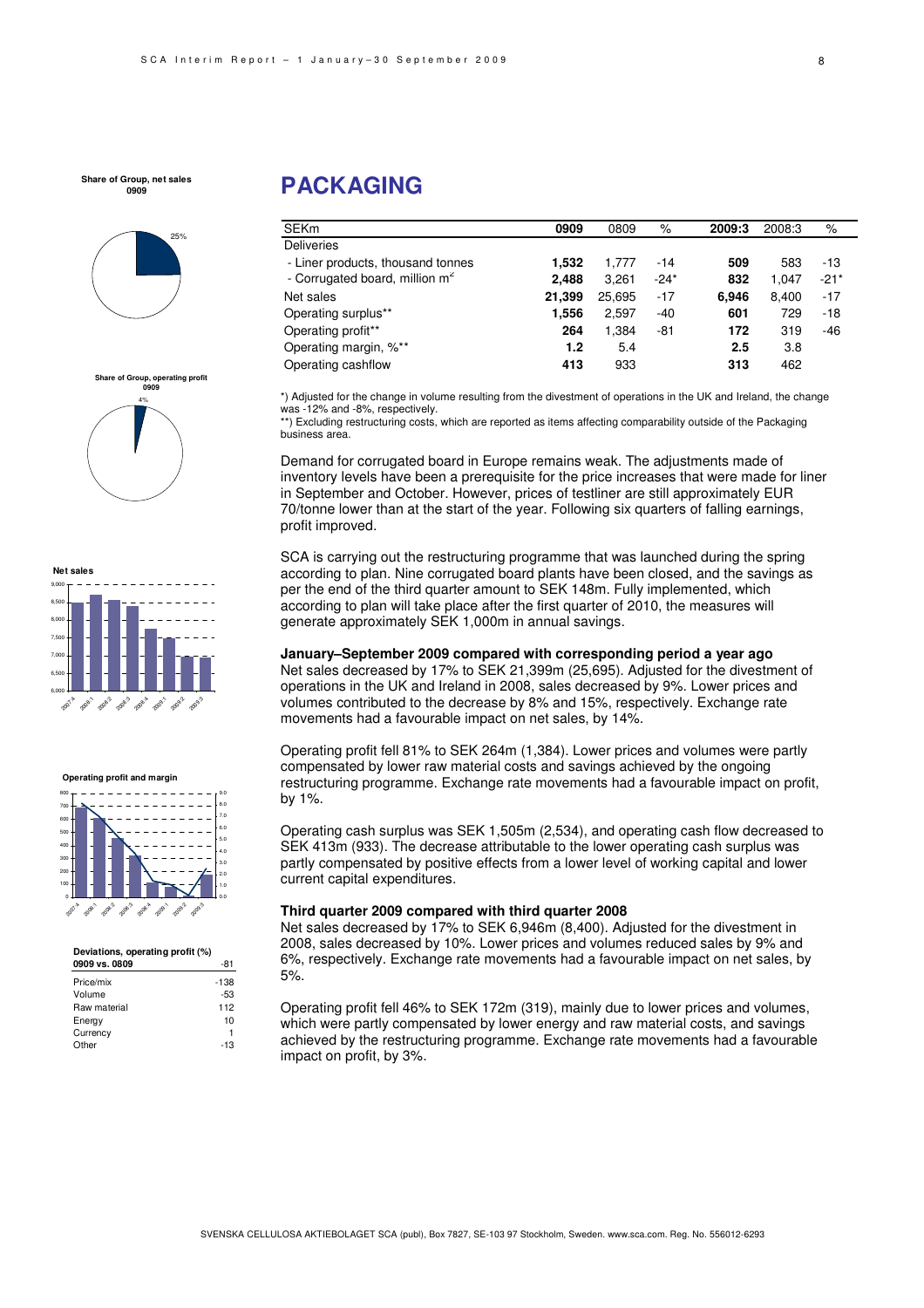

**Share of Group, operating profi** 



**Net sales** 3,000 3,500 4,000 4,500 5,000 2007.4 2005.1 2003 2019.3 2009.<sup>4</sup> 200.1 2093 2019:3

**Operating profit and margin**



#### **Deviations, operating profit (%)**

| 0909 vs. 0809 | g  |
|---------------|----|
| Price/mix     | 19 |
| Volume        | 1  |
| Raw material  | 7  |
| Energy        | 0  |
| Currency      | 4  |
| Other         | 22 |

# **FOREST PRODUCTS**

| 0909   | 0809   | %  | 2009:3 | 2008:3 | %  |
|--------|--------|----|--------|--------|----|
|        |        |    |        |        |    |
| 1.159  | 1,157  | 0  | 399    | 384    | 4  |
| 1.361  | 1.210  | 12 | 490    | 392    | 25 |
| 12.782 | 12,485 | 2  | 4.145  | 3,956  | 5  |
| 2.871  | 2.641  | 9  | 960    | 800    | 20 |
| 1.842  | 1,689  | 9  | 617    | 481    | 28 |
| 14.4   | 13.5   |    | 14.9   | 12.2   |    |
| 2.444  | 997    |    | 1.044  | 311    |    |
|        |        |    |        |        |    |

Despite a difficult market, SCA's deliveries of LWC paper rose 6% compared with a year ago, due in large part to good performance for export sales. Deliveries of SC paper fell 1%, while deliveries of newsprint were down 3% compared with a year ago. Although sales of standard grades decreased, SCA has noted favourable volume growth for its environmentally adapted SC paper, Grapho Verde. The market remains weak.

#### **January–September 2009 compared with corresponding period a year ago**

Net sales rose 2% to SEK 12,782m (12,485). Sales increased by 5% as a result of higher prices for publication papers, while lower prices for pulp and solid-wood products had a lowering effect on sales, by 4%. Lower volumes reduced sales by 2%. Exchange rate movements had a favourable impact on net sales, by 3%.

Operating profit rose 9% to SEK 1,842m (1,689). Earnings for the publication paper operations increased, mainly as a result of higher prices, but also because of lower raw material costs and continued productivity improvements. Operating profit for the pulp operations decreased as a result of lower sales prices. Exchange rate movements had a favourable impact on profit, by 4%.

Operating cash surplus amounted to SEK 2,237m (1,994), and operating cash flow increased to SEK 2,444m (997). A higher operating cash surplus, together with a lower level of working capital and slightly lower current capital expenditures, contributed to the improvement.

#### **Third quarter 2009 compared with third quarter 2008**

Net sales rose 5% to SEK 4,145m (3,956). Higher prices for publication papers boosted sales by 2%. Higher volumes increased sales by 1%. Exchange rate movements had a favourable impact on net sales, by 2%.

Operating profit rose 28% to SEK 617m (481). Earnings improved sharply for the publication paper operations as a result of higher prices and lower raw material and energy costs. Earnings also improved for solid-wood products, while earnings for pulp deteriorated. Exchange rate movements had a favourable impact on profit, by 5%.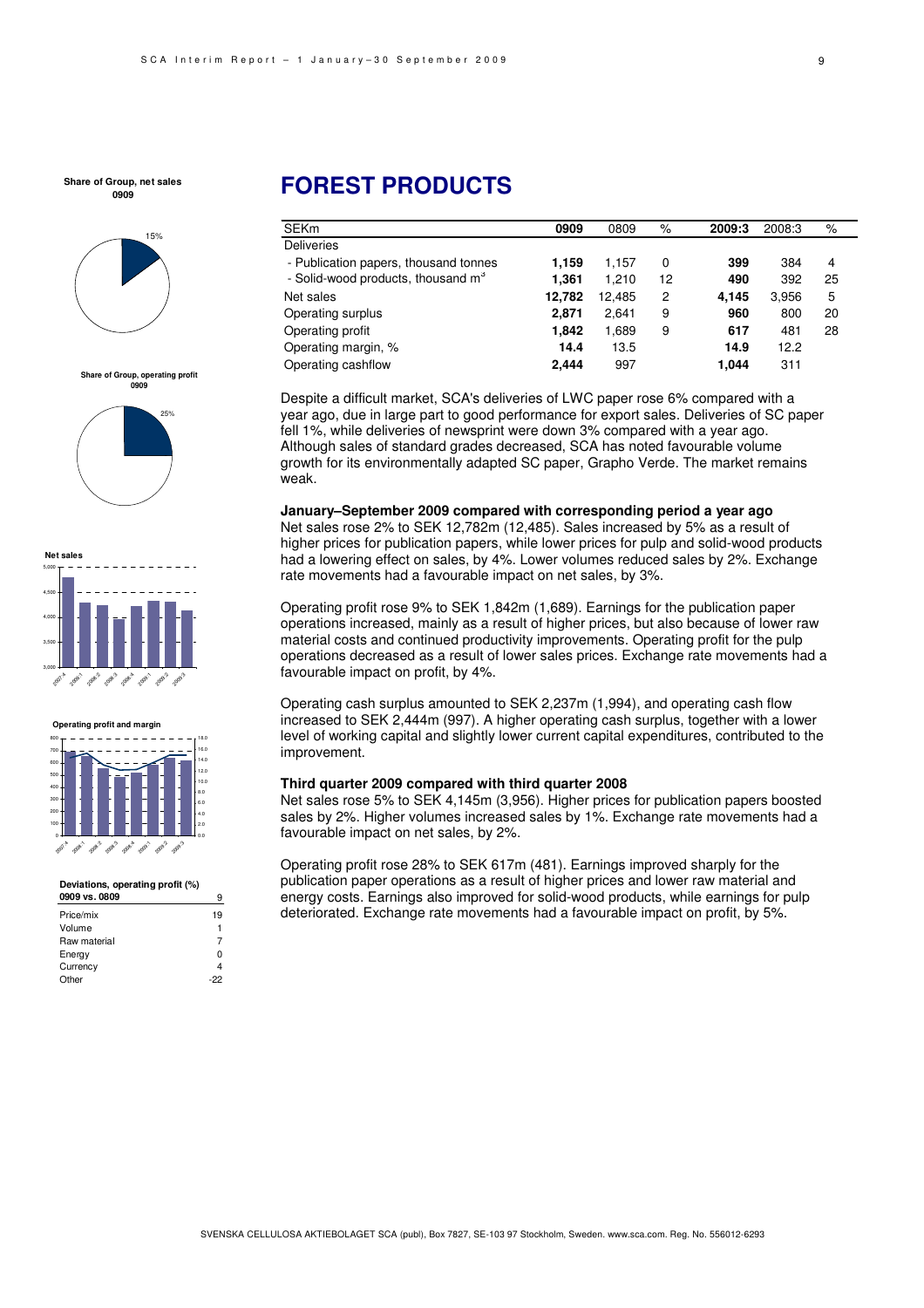## **SHARE DISTRIBUTION**

| 30 September 2009           | Class A     | Class B     | Total       |
|-----------------------------|-------------|-------------|-------------|
|                             |             |             |             |
| Registered number of shares | 105,484,907 | 599,625,187 | 705,110,094 |
| - of which treasury shares  |             | 2,767,605   | 2,767,605   |

At the end of the period, the proportion of Class A shares was 15.0%. After the end of the third quarter, at the request of shareholders a total of 100,000 Class A shares were converted to Class B shares. The total number of votes in the company thereafter amounts to 1,653,574,257.

A previously active employee option programme expired during the year. Calculated according to IFRS recommendations, the employee option programme entails no dilutive effect.

## **RISKS AND UNCERTAINTIES**

SCA's strategic and operational risk exposure as well as risk management are described on pages 32–34 of the 2008 Annual Report. SCA's financial risk management is described on pages 48–53. Risks related to financial reporting are described on page 85. No significant changes have taken place that have affected the reported risks.

Developments in the financial markets have given rise to a higher level of general uncertainty, which also entails risks and uncertainties for the operations.

### **Strategic risks**

Risks in conjunction with company acquisitions are analysed in the due diligence processes that SCA carries out prior to all acquisitions. In cases where acquisitions have been carried out that may affect the assessment of SCA's risk exposure, these are described under the heading "Acquisitions and divestments" in interim reports. No significant acquisitions have been made during the period.

### **Operational risks**

Management of operational risks is primarily carried out by SCA's business managers. SCA's internal audit function is tasked with monitoring compliance with internal control processes.

### **RELATED PARTY TRANSACTIONS**

No transactions have been carried out between SCA and related parties that had a material impact on the company's financial position and results of operations.

### **ACCOUNTING PRINCIPLES**

This interim report has been prepared in accordance with IAS 34 and recommendation RFR 1.1 of the Swedish Financial Reporting Board, and with regard to the Parent Company, according to RFR 2.1. The accounting principles applied correspond to those described in the 2008 Annual Report.

## **FUTURE REPORTS**

The Year-End Report for 2009 will be released on 28 January 2010.

#### **Invitation to press conference for Q3**

Media and analysts are invited to a press conference, at which the interim report will be presented by Jan Johansson, President and CEO of SCA.

Time: Tuesday, 27 October, at 10.00 CET Location: Aulan, Salén Konferenser, Norrlandsgatan 15, Stockholm

The press conference will be webcast live at www.sca.com.

It will also be possible to participate via phone, by calling +44 20 7162 0077, +1 (334) 323-6201, or  $+46-8-50520110$ .

Stockholm, 27 October 2009 SVENSKA CELLULOSA AKTIEBOLAGET SCA (publ)

Jan Johansson President and CEO

SVENSKA CELLULOSA AKTIEBOLAGET SCA (publ), Box 7827, SE-103 97 Stockholm, Sweden. www.sca.com. Reg. No. 556012-6293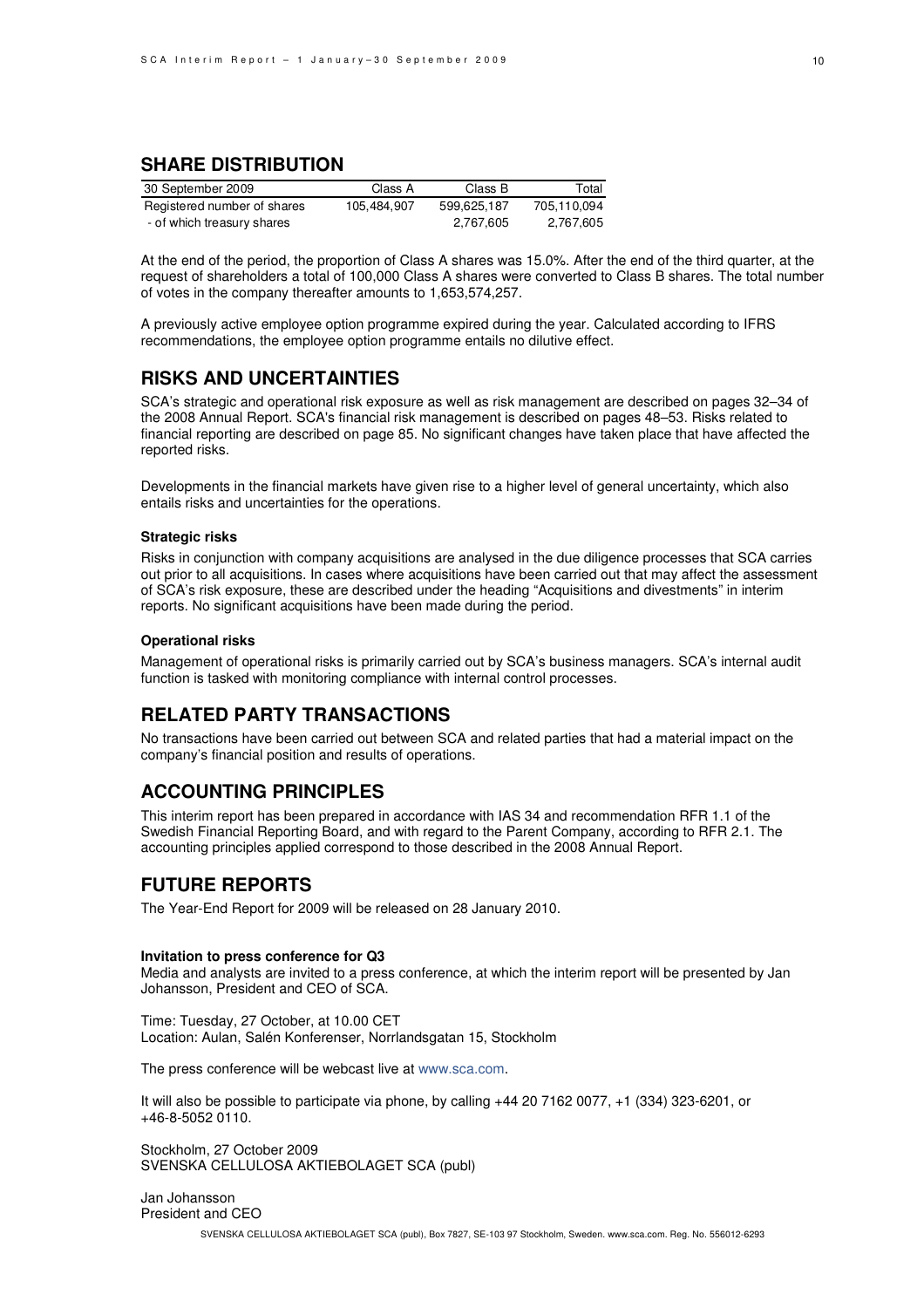## **OPERATING CASH FLOW ANALYSIS**

| <b>SEKm</b>                                  | 0909      | 0809      |
|----------------------------------------------|-----------|-----------|
| Operating cash surplus                       | 11,516    | 10,427    |
| Change in working capital                    | 2,199     | $-1,478$  |
| Current capital expenditures, net            | $-2,369$  | $-3,363$  |
| Restructuring costs, etc.                    | $-651$    | -459      |
| Operating cash flow                          | 10,695    | 5,127     |
|                                              |           |           |
| Financial items                              | $-1,356$  | $-1,629$  |
| Income taxes paid                            | $-412$    | $-1,332$  |
| Other                                        | 19        | 12        |
| Cash flow from current operations            | 8,946     | 2,178     |
|                                              |           |           |
| Acquisitions                                 | 4         | $-1,754$  |
| Strategic capital expenditures, fixed assets | $-2,261$  | $-2,078$  |
| <b>Divestments</b>                           |           | 1,175     |
| Cash flow before dividend                    | 6,696     | $-479$    |
| Dividend                                     | $-2,499$  | $-3,127$  |
| Cash flow after dividend                     | 4,197     | $-3,606$  |
| Sale of treasury shares                      | 0         | 28        |
| Net cash flow                                | 4,197     | $-3,578$  |
| Net debt at the start of the period          | $-47,002$ | $-37,368$ |
| Net cash flow                                | 4,197     | $-3,578$  |
| Remeasurement to equity                      | -903      | $-1,787$  |
| Currency effects                             | 1,673     | $-768$    |
| Net debt at the end of the period            | $-42,035$ | $-43,501$ |
| Debt/equity ratio                            | 0.64      | 0.67      |
| Debt payment capacity, %                     | 30        | 29        |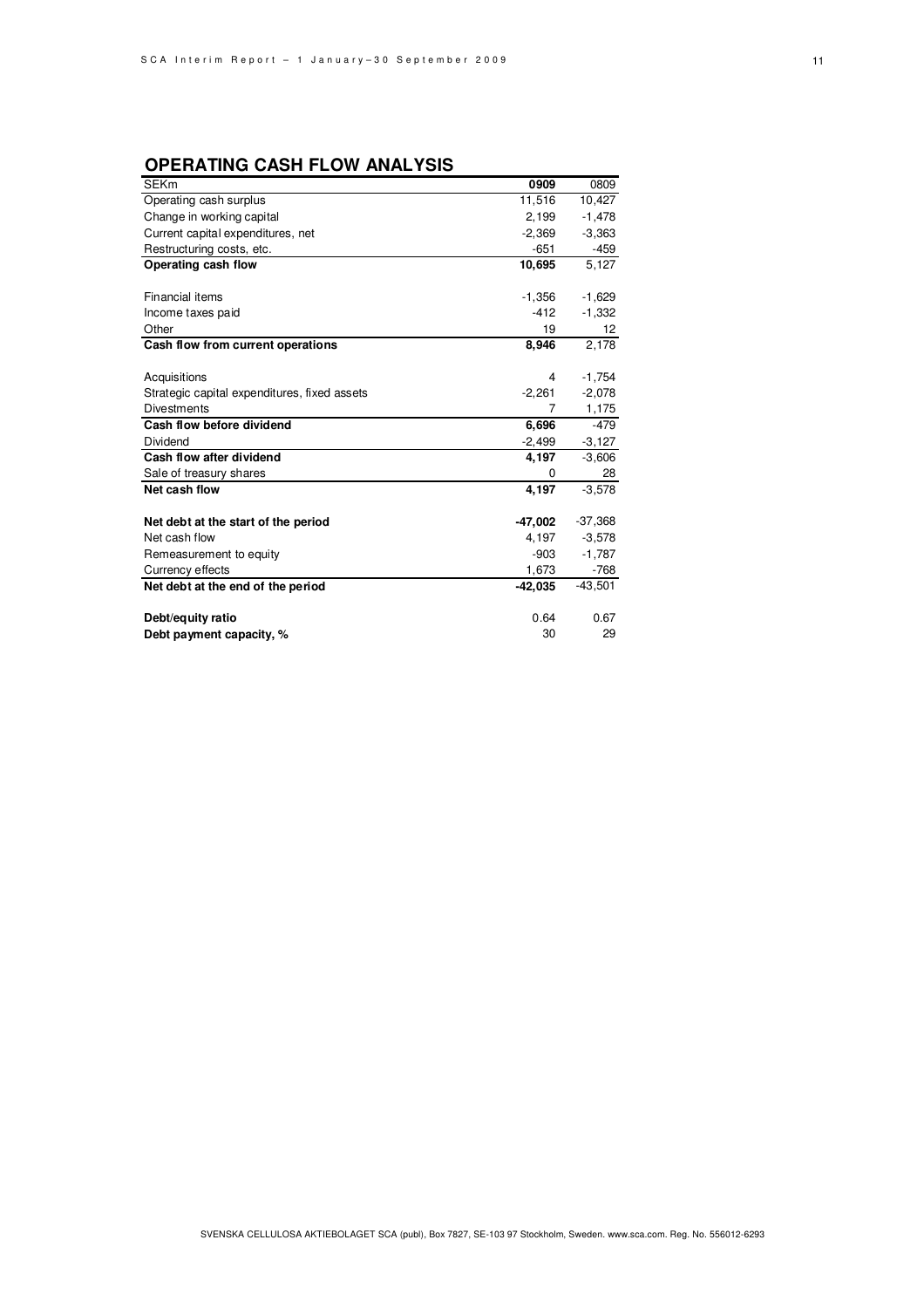# **CASH FLOW STATEMENT**

| SEKm                                                                  | 0909           | 0809           |
|-----------------------------------------------------------------------|----------------|----------------|
|                                                                       |                |                |
| <b>Operating activities</b>                                           |                |                |
| Profit before tax<br>Adjustment for non-cash items <sup>1</sup>       | 4,898<br>4,454 | 5,087<br>3,386 |
|                                                                       | 9,352          | 8,473          |
| Paid tax                                                              | -412           | $-1,332$       |
| Cash flow from operating activities before changes in working capital | 8,940          | 7,141          |
|                                                                       |                |                |
| Cash flow from changes in working capital<br>Change in inventories    | 2,041          | -932           |
| Change in operating receivables                                       | 962            | $-524$         |
| Change in operating liabilities                                       | -804           | -22            |
| Cash flow from operating activities                                   | 11,139         | 5,663          |
| <b>Investing activities</b>                                           |                |                |
| Acquisition of operations                                             | 4              | $-1,752$       |
| Sold operations                                                       | 7              | 1,164          |
| Acquisition tangible and intangible assets                            | $-4.777$       | $-5,615$       |
| Sale of tangible assets                                               | 150            | 174            |
| Payment of loans to external parties                                  | 0              | -2             |
| Repayment of loans from external parties                              | 426            |                |
| Cash flow from investing activities                                   | $-4,190$       | $-6,031$       |
| <b>Financing activities</b>                                           |                |                |
| Sale of treasury shares                                               | 0              | 28             |
| <b>Borrowings</b>                                                     | 0              | 6,399          |
| Amortisation of debt                                                  | $-5,012$       |                |
| Dividends paid                                                        | $-2,499$       | $-3,127$       |
| Cash flow from financing activities                                   | $-7,511$       | 3,300          |
| Cash flow for the period                                              | -562           | 2,932          |
| Cash and cash equivalents at the beginning of the year                | 5,738          | 3,023          |
| Exchange differences in cash and cash equivalents                     | -80            | 25             |
| Cash and cash equivalents at the end of the period                    | 5,096          | 5,980          |
|                                                                       |                |                |
| Reconciliation with operating cash flow analysis                      |                |                |
| Cash flow for the period                                              | -562           | 2,932          |
| <b>Deducted items:</b>                                                |                |                |
| Payment of loans to external parties                                  | 0              | 2              |
| Repayment of loans from external parties                              | -426           |                |
| <b>Borrowings</b>                                                     | 0              | $-6,399$       |
| Amortisation of debt                                                  | 5,012          |                |
| <b>Added items:</b>                                                   |                |                |
| Net debt in acquired and divested operations                          | 0              | 9              |
| Accrued interest<br>Investments through finance leases                | 176<br>-3      | $-122$         |
| Net cash flow according to operating cash flow analysis               | 4,197          | $-3,578$       |
|                                                                       |                |                |
| <sup>1</sup> Depreciation and impairment, fixed assets                | 5,430          | 4,558          |
| Fair value valuation of forest assets                                 | -621           | -678           |
| Unpaid related to efficiency programmes                               | 303            |                |
| Payments related to efficiency programmes                             | $-417$         | -430           |
| Other                                                                 | $-241$         | -64            |
| Total                                                                 | 4,454          | 3,386          |

SVENSKA CELLULOSA AKTIEBOLAGET SCA (publ), Box 7827, SE-103 97 Stockholm, Sweden. www.sca.com. Reg. No. 556012-6293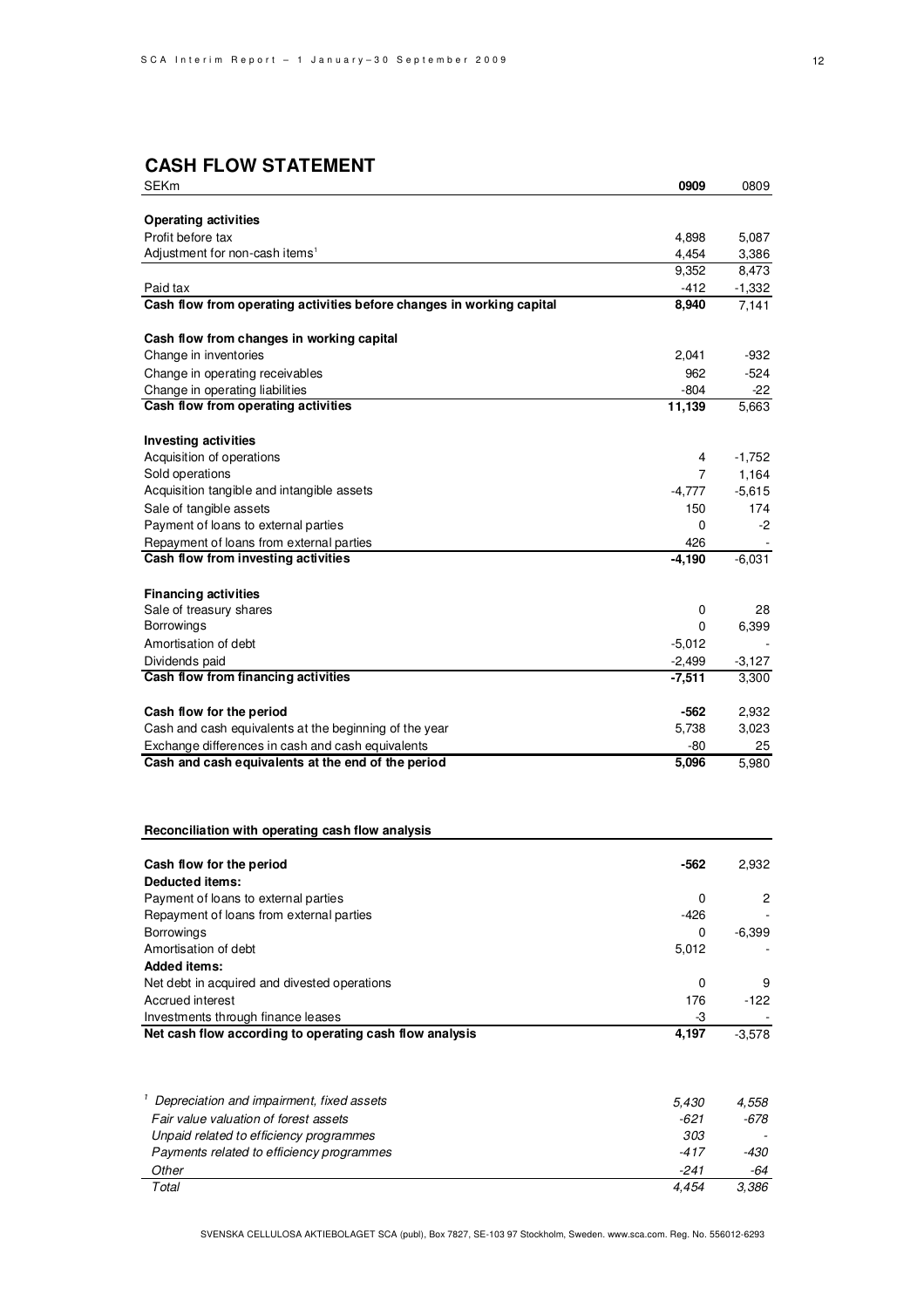# **CONSOLIDATED INCOME STATEMENT**

| <b>SEKm</b>                                                                                                        | 2009:3         | 2008:3        | 2009:2        | 0909          | 0809          |
|--------------------------------------------------------------------------------------------------------------------|----------------|---------------|---------------|---------------|---------------|
| <b>Net sales</b>                                                                                                   | 27,108         | 27,438        | 27,915        | 83,350        | 82,290        |
| Cost of goods sold <sup>1.2</sup>                                                                                  | $-20,551$      | $-21,941$     | $-21,232$     | $-63,778$     | $-65,282$     |
| <b>Gross profit</b>                                                                                                | 6,557          | 5,497         | 6,683         | 19,572        | 17,008        |
| Sales, general and administration <sup>1.2</sup>                                                                   | $-3,992$       | $-3,464$      | $-4,328$      | $-12,524$     | $-10,321$     |
| Items affecting comparability <sup>3</sup>                                                                         | $-387$         | 0             | $-439$        | $-826$        | 0             |
| Share in profits of associates                                                                                     | 11             | 13            | 13            | 32            | 29            |
| <b>Operating profit</b>                                                                                            | 2,189          | 2,046         | 1,929         | 6,254         | 6,716         |
| Financial items                                                                                                    | $-377$         | $-608$        | $-354$        | $-1,356$      | $-1,629$      |
| Profit before tax                                                                                                  | 1,812          | 1,438         | 1,575         | 4,898         | 5,087         |
| Tax                                                                                                                | $-519$         | $-185$        | $-411$        | $-1,322$      | $-915$        |
| Net profit for the period                                                                                          | 1,293          | 1,253         | 1,164         | 3,576         | 4,172         |
| Earnings attributable to:                                                                                          |                |               |               |               |               |
| Owners of the parent                                                                                               | 1,279          | 1,248         | 1,165         | 3,554         | 4,159         |
| Non-controlling interests                                                                                          | 14             | 5             | $-1$          | 22            | 13            |
| Earnings per share, SEK - owners of the parent                                                                     |                |               |               |               |               |
| - before dilution effects                                                                                          | 1.82           | 1.78          | 1.66          | 5.06          | 5.92          |
| - after dilution effects                                                                                           | 1.82           | 1.78          | 1.66          | 5.06          | 5.92          |
| Calculation of earnings per share                                                                                  | 2009:3         | 2008:3        | 2009:2        | 0909          | 0809          |
| Earnings attributable to owners of the parent                                                                      | 1,279          | 1,248         | 1,165         | 3,554         | 4,159         |
| Average no. of shares before dilution, millions                                                                    | 702.3          | 702.1         | 702.3         | 702.3         | 702.1         |
| Warrants                                                                                                           | 0.0            | 0.2           | 0.0           | 0.0           | 0.2           |
| Average no. of shares after dilution                                                                               | 702.3          | 702.3         | 702.3         | 702.3         | 702.3         |
| <sup>1</sup> Of which, depreciation                                                                                | $-1,686$       | $-1,552$      | $-1,724$      | $-5,132$      | $-4,556$      |
| <sup>2</sup> 2008 figures have been reclassified between cost of goods sold and sales, general and administration. |                |               |               |               |               |
| <sup>3</sup> Distribution of items affecting comparability, per function                                           |                |               |               |               |               |
| Cost of goods sold                                                                                                 | $-228$         | 0             | $-379$        | -607          | 0             |
| Sales, general and administration                                                                                  | $-159$         | $\mathbf 0$   | $-60$         | $-219$        | $\mathbf 0$   |
|                                                                                                                    |                |               |               |               |               |
|                                                                                                                    | 2009:3<br>24.2 | 2008:3        | 2009:2        | 0909          | 0809          |
| Gross margin                                                                                                       | 8.1            | 20.0<br>7.5   | 23.9<br>6.9   | 23.5<br>7.5   | 20.7<br>8.2   |
| Operating margin                                                                                                   |                |               |               |               |               |
| Financial net margin                                                                                               | $-1.4$<br>6.7  | $-2.2$<br>5.3 | $-1.3$<br>5.6 | $-1.6$<br>5.9 | $-2.0$<br>6.2 |
| Profit margin<br>Tax                                                                                               | $-1.9$         | $-0.7$        |               |               |               |
| Net margin                                                                                                         | 4.8            | 4.6           | $-1.5$<br>4.1 | $-1.6$<br>4.3 | $-1.1$<br>5.1 |
|                                                                                                                    |                |               |               |               |               |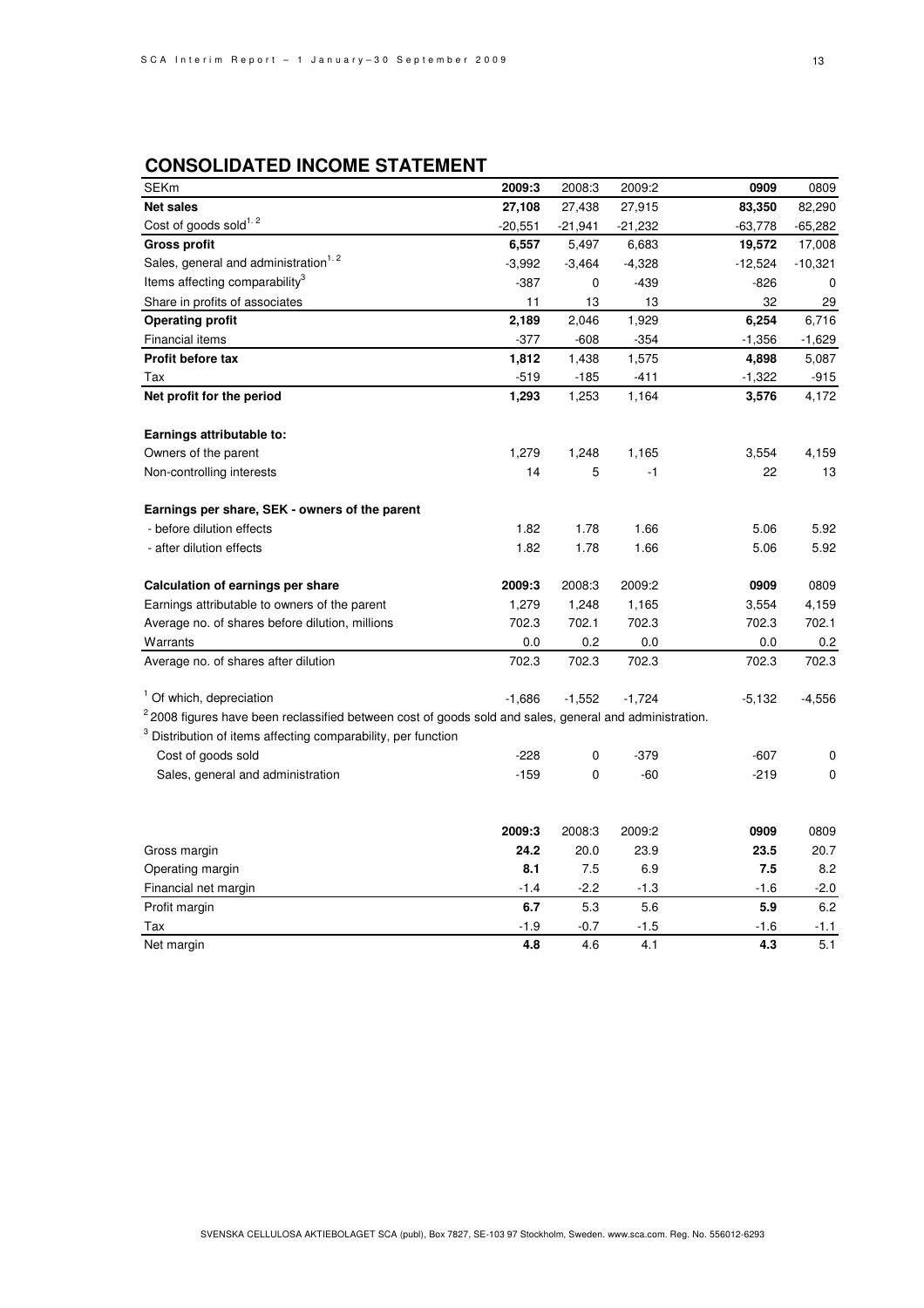## **CONSOLIDATED STATEMENT OF COMPREHENSIVE INCOME**

| <b>SEKm</b>                                                       | 2009:3   | 2008:3 | 2009:2 | 0909     | 0809     |
|-------------------------------------------------------------------|----------|--------|--------|----------|----------|
| Profit for the period                                             | 1,293    | 1,253  | 1,164  | 3,576    | 4,172    |
| Other comprehensive income for the period, net of tax:            |          |        |        |          |          |
| Actuarial gains/losses on defined benefit pension plans           | -86      | -643   | 376    | $-1,071$ | $-1,600$ |
| Available-for-sale financial assets                               | 146      | $-154$ | 114    | 275      | -394     |
| Cash flow hedges                                                  | 135      | -199   | 41     | 158      | 0        |
| Exchange differences on translating foreign operations            | $-5,102$ | 2,029  | 50     | $-3,841$ | 628      |
| Gains/losses from hedges of net investments in foreign operations | 2.164    | -65    | $-325$ | 1.727    | 182      |
| Income tax relating to components of other comprehensive income   | $-2$     | 241    | $-127$ | 231      | 458      |
| Other comprehensive income for the period, net of tax             | $-2,745$ | 1,209  | 129    | $-2,521$ | $-726$   |
| Total comprehensive income for the period                         | $-1,452$ | 2,462  | 1,293  | 1,055    | 3,446    |
| Total comprehensive income attributable to:                       |          |        |        |          |          |
| Owners of the parent                                              | $-1,414$ | 2,425  | 1,313  | 1,098    | 3,404    |
| Non-controlling interests                                         | -38      | 37     | $-20$  | $-43$    | 42       |

## **CONSOLIDATED STATEMENT OF CHANGES IN EQUITY**

| <b>SEKm</b>                               | 0909        | 0809     |
|-------------------------------------------|-------------|----------|
| Attributable to owners of the parent      |             |          |
| Opening balance, 1 January                | 66,450      | 63,590   |
| Total comprehensive income for the period | 1,098       | 3,404    |
| Sale of treasury shares                   | $\mathbf 0$ | 28       |
| Dividend                                  | $-2,458$    | $-3,089$ |
| <b>Closing balance</b>                    | 65,090      | 63,933   |
| Non-controlling interests                 |             |          |
| Opening balance, 1 January                | 802         | 689      |
| Total comprehensive income for the period | -43         | 42       |
| Dividend                                  | $-41$       | $-38$    |
| Change in Group composition               | $\Omega$    | -6       |
| <b>Closing balance</b>                    | 718         | 687      |
| Total equity, closing balance             | 65,808      | 64.620   |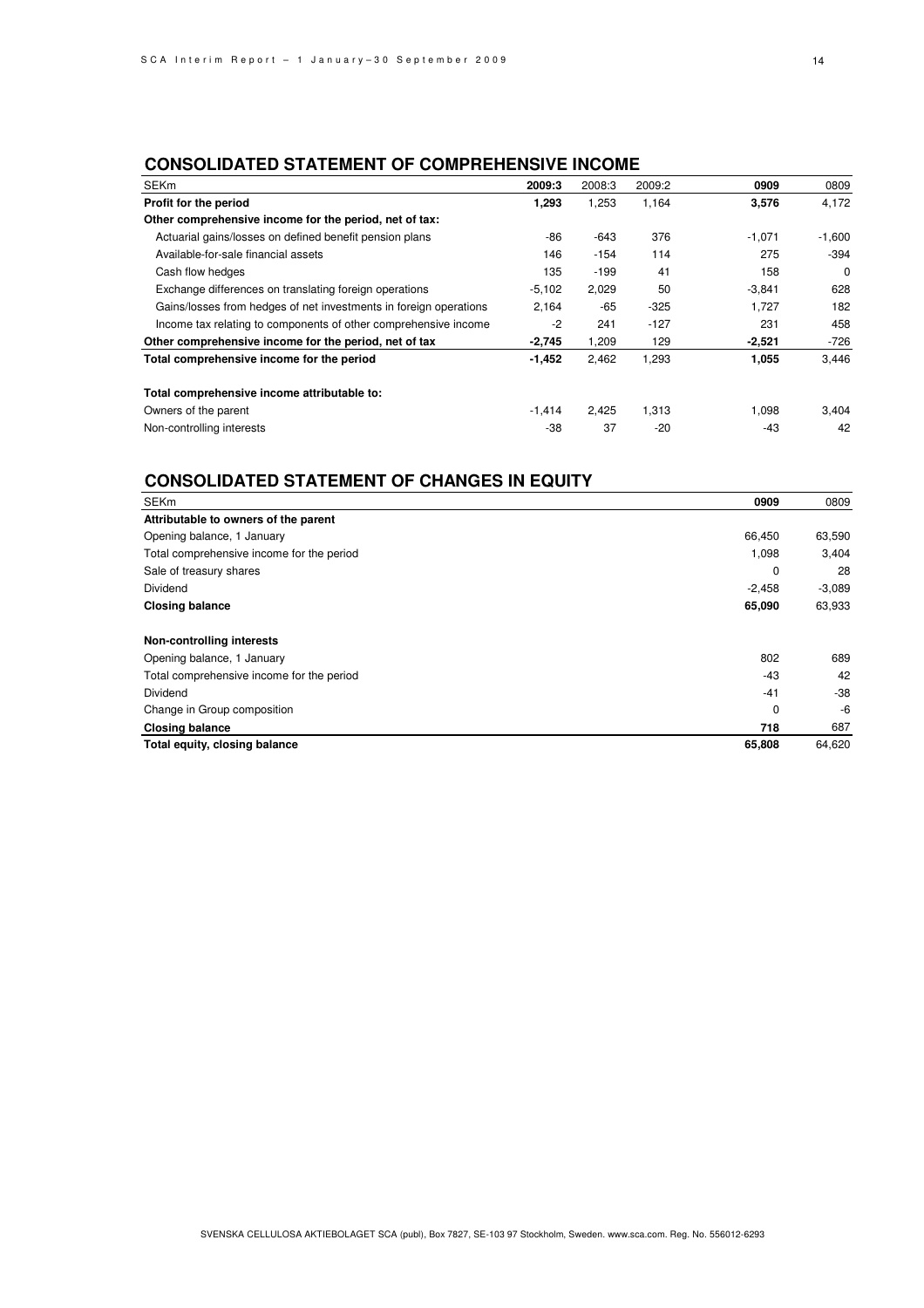# **CONSOLIDATED BALANCE SHEET**

|                                                                                           | 30 September 2009 | 31 December 2008 |
|-------------------------------------------------------------------------------------------|-------------------|------------------|
|                                                                                           | <b>SEKm</b>       | <b>SEKm</b>      |
| <b>Assets</b>                                                                             |                   |                  |
| Goodwill                                                                                  | 18,748            | 19,374           |
| Other intangible assets                                                                   | 3,443             | 3,786            |
| Tangible assets                                                                           | 85,472            | 88,411           |
| Shares and participations                                                                 | 1,056             | 1,056            |
| Non-current financial assets <sup>1</sup>                                                 | 1,615             | 2,499            |
| Other non-current receivables                                                             | 1,218             | 1,239            |
| <b>Total non-current assets</b>                                                           | 111,552           | 116,365          |
|                                                                                           |                   |                  |
| Operating receivables and inventories                                                     | 30,796            | 36,121           |
| Current financial assets                                                                  | 1,003             | 642              |
| Non-current assets held for sale                                                          | 144               | 102              |
| Cash and cash equivalents                                                                 | 5,096             | 5,738            |
| <b>Total current assets</b>                                                               | 37,039            | 42,603           |
| <b>Total assets</b>                                                                       | 148,591           | 158,968          |
|                                                                                           |                   |                  |
| <b>Equity</b>                                                                             |                   |                  |
| Owners of the parent                                                                      | 65,090            | 66,450           |
| Minority interests                                                                        | 718               | 802              |
| <b>Total equity</b>                                                                       | 65,808            | 67,252           |
|                                                                                           |                   |                  |
| <b>Liabilities</b>                                                                        |                   |                  |
| Provisions for pensions                                                                   | 3,992             | 3,443            |
| Other provisions                                                                          | 9,684             | 9,849            |
| Non-current financial liabilities                                                         | 28,959            | 38,859           |
| Other non-current liabilities                                                             | 462               | 857              |
| <b>Total non-current liabilities</b>                                                      | 43,097            | 53,008           |
|                                                                                           |                   |                  |
| Current financial liabilities <sup>2</sup>                                                | 16,564            | 13,170           |
| Operating liabilities                                                                     | 23,122            | 25,538           |
| <b>Total current liabilities</b>                                                          | 39,686            | 38,708           |
| <b>Total liabilities</b>                                                                  | 82,783            | 91,716           |
| <b>Total equity and liabilities</b>                                                       | 148,591           | 158,968          |
|                                                                                           |                   |                  |
| Debt/equity ratio                                                                         | 0.64              | 0.70             |
| Visible equity/assets ratio                                                               | 44%               | 42%              |
|                                                                                           |                   |                  |
| Return on capital employed                                                                | 7%                | 8%               |
| Return on equity                                                                          | 8%                | 9%               |
|                                                                                           |                   |                  |
| <sup>1</sup> Of which pension assets                                                      | 520               | 843              |
| <sup>2</sup> Committed credit lines amount to SEK 30,617 of which unutilised 30,617 MSEK. |                   |                  |
|                                                                                           |                   |                  |
|                                                                                           |                   |                  |
| Capital employed                                                                          | 107,843           | 114,254          |
| - of which working capital                                                                | 9,225             | 11,818           |
|                                                                                           |                   |                  |
| Net debt                                                                                  | 42,035            | 47,002           |
| Shareholders' equity                                                                      | 65,808            | 67,252           |
|                                                                                           |                   |                  |
| Provisions for restructuring costs are included in the balance sheet as follows:          |                   |                  |
| - Other provisions*                                                                       | 275               | 643              |
| - Operating liabilities                                                                   | 691               | 652              |
| *) of which, provision for tax risks                                                      | 246               | 246              |
|                                                                                           |                   |                  |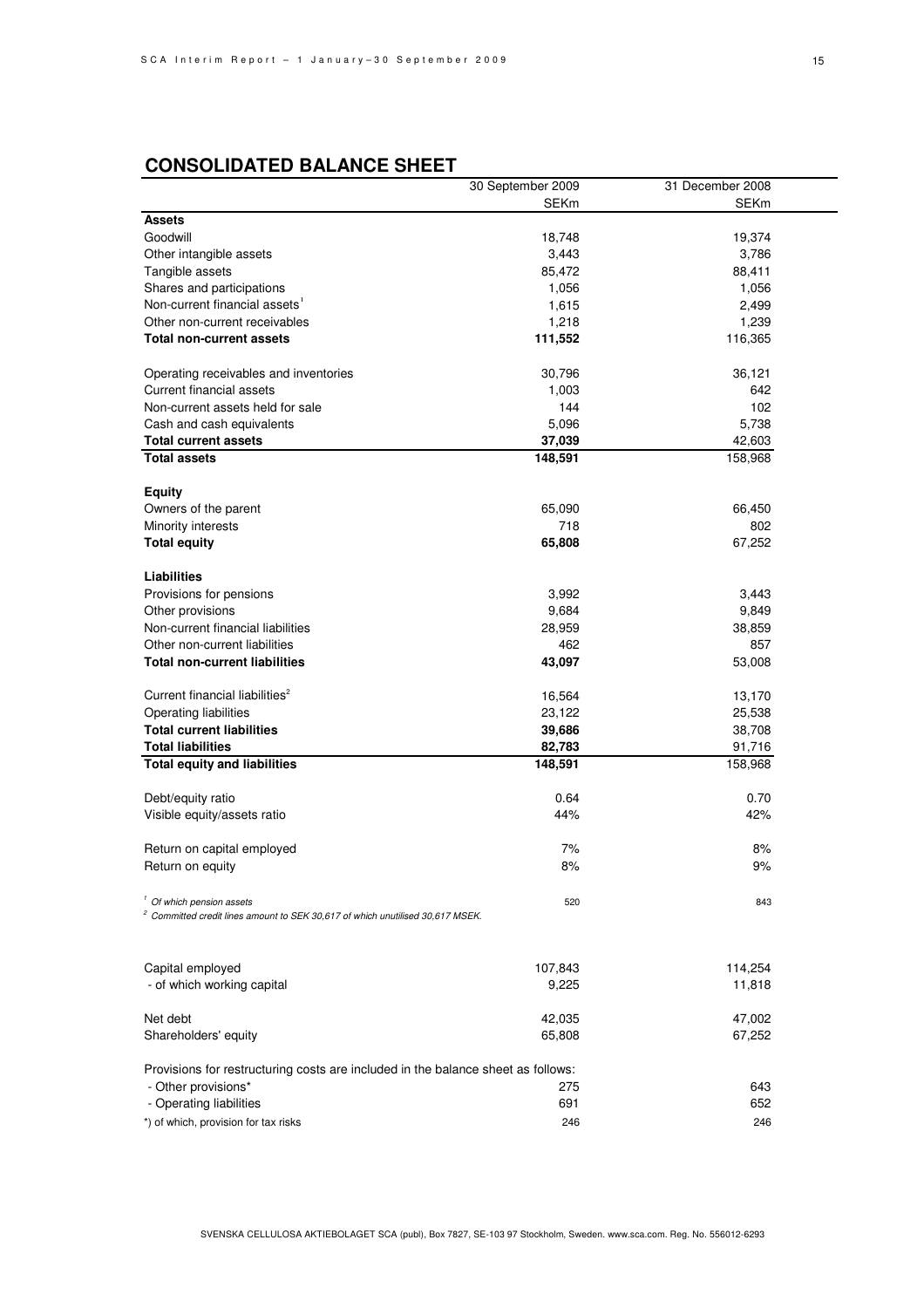### **NET SALES**

| <b>SEKm</b>                            | 0909     | 0809     | 2009:3 | 2009:2 | 2009:1 | 2008:4 | 2008:3 | 2008:2 |
|----------------------------------------|----------|----------|--------|--------|--------|--------|--------|--------|
| Personal Care                          | 19.323   | 17.042   | 6.197  | 6.650  | 6.476  | 6,289  | 5,807  | 5,671  |
| Tissue                                 | 31.087   | 28.124   | 10.147 | 10.474 | 10.466 | 10.256 | 9.642  | 9,203  |
| Packaging                              | 21.399   | 25.695   | 6.946  | 6.958  | 7,495  | 7.746  | 8.400  | 8,582  |
| <b>Forest Products</b>                 | 12.782   | 12.485   | 4.145  | 4.304  | 4,333  | 4,225  | 3,956  | 4,239  |
| - Publication papers                   | 7.467    | 6.642    | 2.457  | 2.475  | 2,535  | 2,373  | 2,245  | 2,198  |
| - Pulp, timber and solid-wood products | 5,315    | 5,843    | .688   | .829   | .798   | .852   | 1,711  | 2,041  |
| Other                                  | 1.052    | 1,089    | 420    | 261    | 371    | 379    | 369    | 351    |
| Intra-group deliveries                 | $-2.293$ | $-2.145$ | $-747$ | $-732$ | $-814$ | $-736$ | $-736$ | $-707$ |
| <b>Total net sales</b>                 | 83.350   | 82.290   | 27.108 | 27.915 | 28.327 | 28.159 | 27.438 | 27.339 |

### **OPERATING PROFIT**

| <b>SEKm</b>                                                                                                                                              | 0909     | 0809     | 2009:3 | 2009:2 | 2009:1 | 2008:4 | 2008:3 | 2008:2 |
|----------------------------------------------------------------------------------------------------------------------------------------------------------|----------|----------|--------|--------|--------|--------|--------|--------|
| Personal Care                                                                                                                                            | 2,334    | 2,200    | 810    | 820    | 704    | 712    | 734    | 721    |
| Tissue                                                                                                                                                   | 2,981    | 1,756    | 1.102  | 1,015  | 864    | 619    | 633    | 577    |
| Packaging                                                                                                                                                | 264      | 1,384    | 172    | 11     | 81     | 109    | 319    | 457    |
| <b>Forest Products</b>                                                                                                                                   | 1,842    | 1,689    | 617    | 642    | 583    | 518    | 481    | 553    |
| - Publication papers                                                                                                                                     | 1,002    | 252      | 336    | 378    | 288    | 150    | 78     | 91     |
| - Pulp, timber and solid-wood products                                                                                                                   | 840      | 1,437    | 281    | 264    | 295    | 368    | 403    | 462    |
| Other                                                                                                                                                    | $-341$   | $-313$   | $-125$ | $-120$ | -96    | $-120$ | $-121$ | $-109$ |
| Total operating profit <sup>1</sup>                                                                                                                      | 7,080    | 6,716    | 2,576  | 2,368  | 2,136  | .838   | 2,046  | 2,199  |
| Financial items                                                                                                                                          | $-1,356$ | $-1,629$ | $-377$ | $-354$ | $-625$ | $-688$ | $-608$ | $-496$ |
| Profit before tax <sup>1</sup>                                                                                                                           | 5,724    | 5.087    | 2.199  | 2.014  | 1,511  | 1.150  | 1,438  | 1,703  |
| $\text{Tax}^1$                                                                                                                                           | $-1.545$ | $-915$   | $-628$ | $-525$ | $-392$ | 276    | $-185$ | $-321$ |
| Net profit for the period <sup>1</sup>                                                                                                                   | 4.179    | 4.172    | 1.571  | 1.489  | 1.119  | 1,426  | 1,253  | 1,382  |
| Excl. restructuring costs in the second and third quarter of 2009 amounting to SEK -439m and SEK -387m before tax and SEK -325m and SEK -278m after tax. |          |          |        |        |        |        |        |        |

### **OPERATING MARGIN**

| 2009:3 | 2009:2 | 2009:1 | 2008:4 | 2008:3 | 2008:2 |
|--------|--------|--------|--------|--------|--------|
| 13.1   | 12.3   | 10.9   | 11.3   | 12.6   | 12.7   |
| 10.9   | 9.7    | 8.3    | 6.0    | 6.6    | 6.3    |
| 2.5    | 0.2    |        | 1.4    | 3.8    | 5.3    |
| 14.9   | 14.9   | 13.5   | 12.3   | 12.2   | 13.0   |
| 13.7   | 15.3   | 11.4   | 6.3    | 3.5    | 4.1    |
| 16.6   | 14.4   | 16.4   | 19.9   | 23.6   | 22.6   |
|        |        |        |        |        |        |

### **CONSOLIDATED INCOME STATEMENT**

| <b>SEKm</b>                                    | 2009:3    | 2009:2    | 2009:1      | 2008:4    | 2008:3      |
|------------------------------------------------|-----------|-----------|-------------|-----------|-------------|
| Net sales                                      | 27.108    | 27.915    | 28.327      | 28.159    | 27,438      |
| Cost of goods sold <sup>1</sup>                | $-20,551$ | $-21,232$ | $-21,995$   | $-22,908$ | $-21,941$   |
| <b>Gross profit</b>                            | 6,557     | 6,683     | 6,332       | 5.251     | 5,497       |
| Sales, general and administration <sup>1</sup> | $-3,992$  | $-4,328$  | $-4.204$    | $-3.409$  | $-3.464$    |
| Items affecting comparability                  | $-387$    | $-439$    | $\mathbf 0$ | 0         | $\mathbf 0$ |
| Share in profits of associates                 | 11        | 13        | 8           | -4        | 13          |
| <b>Operating profit</b>                        | 2,189     | 1,929     | 2.136       | 1,838     | 2,046       |
| Financial items                                | $-377$    | $-354$    | $-625$      | $-688$    | $-608$      |
| Profit before tax                              | 1.812     | 1,575     | 1.511       | 1.150     | 1,438       |
| Taxes                                          | $-519$    | $-411$    | $-392$      | 276       | $-185$      |
| Net profit for the period                      | 1,293     | 1.164     | 1.119       | 1.426     | 1.253       |

<sup>1</sup>2008 figures have been reclassified between cost of goods sold and sales, general and administration.